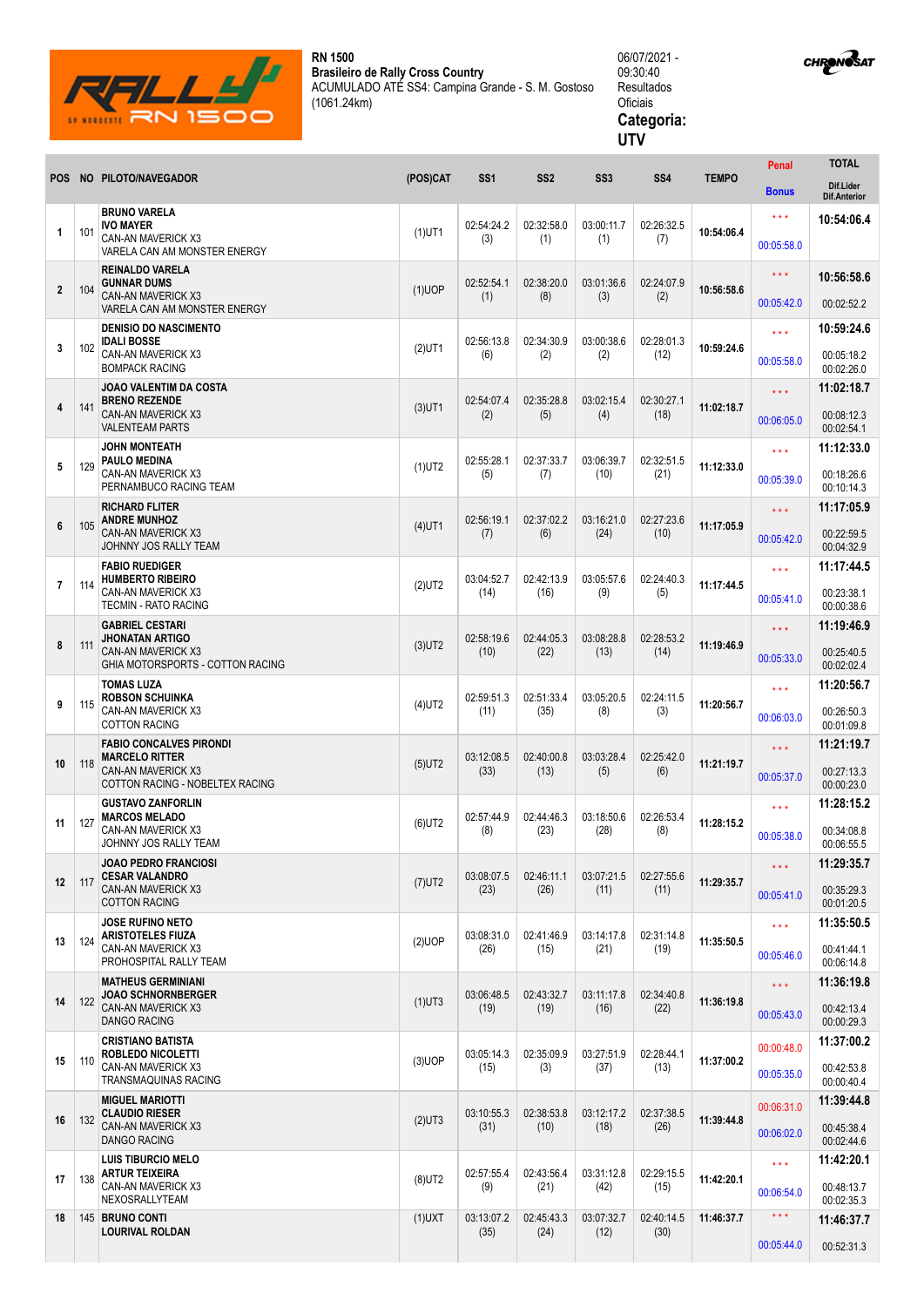|    |     | <b>CAN-AN MAVERICK X3</b><br><b>TERRITORIO MOTORSPORT</b>                                          |                        |                    |                                                                              |                    |                    |                    |                                        | 00:04:17.6                                           |
|----|-----|----------------------------------------------------------------------------------------------------|------------------------|--------------------|------------------------------------------------------------------------------|--------------------|--------------------|--------------------|----------------------------------------|------------------------------------------------------|
|    |     | <b>ALLAN CESTARI</b>                                                                               |                        |                    |                                                                              |                    |                    |                    | $\star \star \star$                    | 11:47:32.8                                           |
| 19 | 123 | <b>WEIDNER MOREIRA</b><br>CAN-AN MAVERICK X3                                                       | $(4)$ UOP              | 03:14:18.4<br>(38) | 02:46:50.6<br>(29)                                                           | 03:09:51.3<br>(14) | 02:36:32.5<br>(24) | 11:47:32.8         | 00:05:54.0                             | 00:53:26.4                                           |
|    |     | GHIA MOTORSPORTS - COTTON RACING<br>PEDRO MAC DOWELL                                               |                        |                    |                                                                              |                    |                    |                    |                                        | 00:00:55.1<br>11:53:43.2                             |
| 20 | 134 | <b>CAIO SPOLIDORIO</b><br><b>CAN-AN MAVERICK X3</b>                                                | $(3)$ UT3              | 03:06:05.0<br>(17) | 02:43:33.5<br>(20)                                                           | 03:21:24.4<br>(34) | 02:42:40.3<br>(33) | 11:53:43.2         | 00:01:20.0                             | 00:59:36.8                                           |
|    |     | <b>COTTON RACING</b>                                                                               |                        |                    |                                                                              |                    |                    |                    | 00:05:46.0                             | 00:06:10.4                                           |
|    |     | <b>JOAO CARLOS RESENDE</b><br><b>JOAO PAULO TELES</b><br>CAN-AN MAVERICK X3                        |                        | 03:08:07.2         | 02:54:19.0                                                                   | 03:17:27.9         | 02:38:32.1         |                    | $\star \star \star$                    | 11:58:26.2                                           |
| 21 | 147 |                                                                                                    | $(1)$ UOV              | (22)               | (39)                                                                         | (26)               | (29)               | 11:58:26.2         | 00:05:57.0                             | 01:04:19.8<br>00:04:43.0                             |
|    |     | <b>MARYO KEMPES BARBOSA</b><br><b>JOSE DE DEUS BARBOSA</b><br><b>CAN-AN MAVERICK X3</b>            | $(4)$ UT3              | 03:13:27.6<br>(37) |                                                                              |                    |                    | 11:59:05.1         | 00:05:00.0                             | 11:59:05.1                                           |
| 22 | 165 |                                                                                                    |                        |                    | 02:41:30.2<br>(14)                                                           | 03:21:45.2<br>(35) | 02:42:22.1<br>(32) |                    | 00:06:51.0                             | 01:04:58.7                                           |
|    |     | <b>PAPAI RACING</b><br><b>MARCELO MARONEZI</b>                                                     |                        |                    |                                                                              |                    |                    |                    | $\star \star \star$                    | 00:00:38.9<br>11:59:42.6                             |
| 23 | 162 | <b>LUCIANI MARONEZI</b>                                                                            | $(2)$ UOV              | 03:17:22.4<br>(41) | 02:52:37.2<br>(36)                                                           | 03:11:50.9<br>(17) | 02:37:52.1<br>(27) | 11:59:42.6         |                                        | 01:05:36.2                                           |
|    |     |                                                                                                    |                        |                    |                                                                              |                    |                    |                    | 00:05:55.0                             | 00:00:37.5                                           |
| 24 | 152 | <b>WANDER MANOEL GARCEZ</b><br><b>FABIO ZELLER</b>                                                 | $(3)$ UOV              | 03:20:37.0         | 02:46:46.5                                                                   | 03:20:15.4         | 02:32:36.2         | 12:00:15.1         | $\star \star \star$                    | 12:00:15.1                                           |
|    |     | <b>CAN-AN MAVERICK X3</b>                                                                          |                        | (43)               | (28)                                                                         | (30)               | (20)               |                    | 00:07:35.0                             | 01:06:08.7<br>00:00:32.5                             |
|    |     | <b>BRUNO LEONARDO LIMA</b><br><b>JOSELITO VIEIRA</b><br>CAN-AN MAVERICK X3<br><b>BOX ADVENTURE</b> |                        | 03:08:12.5         | 02:48:10.6                                                                   | 03:14:29.7         | 02:51:22.7         |                    | $\star \star \star$                    | 12:02:15.5                                           |
| 25 | 146 |                                                                                                    | $(5)$ UT3              | (24)               | (31)                                                                         | (22)               | (41)               | 12:02:15.5         | 00:06:00.0                             | 01:08:09.1<br>00:02:00.4                             |
|    |     | <b>WAGNER JOVENAL</b>                                                                              |                        |                    |                                                                              |                    |                    |                    | 00:03:10.0                             | 12:08:36.0                                           |
| 26 | 155 | <b>ALVARO AMARANTE</b><br><b>CAN-AN MAVERICK X3</b><br>PANCADAO OFF ROAD                           | $(6)$ UT3              | 03:08:16.1<br>(25) | 02:54:38.5<br>(40)                                                           | 03:20:16.4<br>(31) | 02:45:25.0<br>(37) | 12:08:36.0         | 00:06:02.0                             | 01:14:29.6                                           |
|    |     |                                                                                                    |                        |                    |                                                                              |                    |                    |                    |                                        | 00:06:20.5                                           |
| 27 | 153 | HUMBERTO FREITAS BRAGA<br><b>HELIO PESSOA</b>                                                      | $(7)$ UT3              | 03:28:53.1         | 02:53:10.8                                                                   | 03:20:04.9         | 02:36:00.2         | 12:18:09.0         | $\star \star \star$                    | 12:18:09.0                                           |
|    |     | CAN-AN MAVERICK X3<br>PRO RALLY                                                                    |                        | (47)               | (37)                                                                         | (29)               | (23)               |                    | 00:07:00.0                             | 01:24:02.6<br>00:09:33.0                             |
|    |     | <b>LEANDRO TORRES</b><br>JOAO ARENA<br>POLARIS RZR XP PRO<br><b>TORRES RACING</b>                  |                        | 03:07:33.2         | 02:50:52.0                                                                   | 03:17:55.0         | 03:03:10.4         |                    | 00:01:33.0                             | 12:19:30.6                                           |
| 28 | 121 |                                                                                                    | $(5)$ UOP              | (20)               | (33)                                                                         | (27)               | (44)               | 12:19:30.6         | 00:06:30.0<br>00:01:00.0<br>00:07:03.0 | 01:25:24.2                                           |
|    | 143 | YURI LYRA                                                                                          |                        |                    |                                                                              |                    |                    |                    |                                        | 12:23:18.6                                           |
| 29 |     | <b>GEORGE VASCONCELLOS</b><br>CAN-AN MAVERICK X3                                                   | $(8)$ UT3              | (27)               | 03:07:25.2<br>03:29:23.0<br>02:37:59.1<br>03:08:31.3<br>(48)<br>(39)<br>(28) | 12:23:18.6         |                    | 01:29:12.2         |                                        |                                                      |
|    |     | <b>BOXADVENTURE</b><br>PAMELA BOZZANO                                                              |                        |                    |                                                                              |                    |                    |                    |                                        | 00:01:21.6<br>00:03:48.0<br>12:33:37.0<br>01:39:30.6 |
| 30 | 136 | <b>WELLIGNTON REZENDE</b><br><b>CAN-AN MAVERICK X3</b><br><b>COTTON RACING</b>                     | $(9)$ UT3              | 03:20:38.8<br>(44) | 03:06:55.3<br>(47)                                                           | 03:21:18.7<br>(33) | 02:44:44.2<br>(36) | 12:33:37.0         |                                        |                                                      |
|    |     |                                                                                                    |                        |                    |                                                                              |                    |                    |                    | 00:06:28.0                             | 00:10:18.4                                           |
| 31 | 154 | <b>CLEBER ROSA</b><br>PAULO ARAGAO<br>POLARIS RZR XP PRO<br>POLARIS                                | $(4)$ UOV              | 03:32:45.5         | 02:57:26.5                                                                   | 03:30:24.8         | 02:48:34.5         | 12:49:11.3         | $\star \star \star$                    | 12:49:11.3                                           |
|    |     |                                                                                                    |                        | (48)               | (42)                                                                         | (40)               | (40)               |                    | 00:05:56.0                             | 01:55:04.9<br>00:15:34.3                             |
|    |     | <b>SILVIO MARTINS</b><br><b>WINICIUS MARTINS</b><br>CAN-AN MAVERICK X3<br><b>MARTINS RACING</b>    |                        | 03:07:37.2         | 02:56:38.8                                                                   | 03:15:37.5         | 03:30:00.0         |                    | $\star \star \star$                    | 12:49:53.5                                           |
| 32 | 133 |                                                                                                    | $(5)$ UOV              | (21)               | (41)                                                                         | (23)               | (45)               | 12:49:53.5         | 00:05:58.0                             | 01:55:47.1<br>00:00:42.2                             |
|    |     | <b>RICARDO MARIOTTI</b><br><b>GABRIEL BISSOTTO</b><br><b>CAN-AN MAVERICK X3</b>                    |                        |                    |                                                                              |                    |                    |                    | 00:02:25.0                             | 12:54:41.4                                           |
| 33 | 137 |                                                                                                    | $(10)$ UT3             | 03:34:46.2<br>(50) | 03:02:27.8<br>(45)                                                           | 03:28:57.8<br>(38) | 02:48:29.6<br>(39) | 12:54:41.4         | 00:06:02.0                             | 02:00:35.0                                           |
|    |     | DANGO RACING<br><b>JOSE DAGOBERTO MELO</b>                                                         |                        |                    |                                                                              |                    |                    |                    |                                        | 00:04:47.9<br>12:59:48.3                             |
| 34 | 142 | <b>HUGO DE ARAUJO</b><br>CAN-AN MAVERICK X3<br>PERNAMBUCO RACING TEAM                              | $(9)$ UT2              | 03:32:54.5<br>(49) | 03:06:52.7<br>(46)                                                           | 03:22:36.6<br>(36) | 02:57:24.5<br>(43) | 12:59:48.3         | 00:06:00.0                             | 02:05:41.9                                           |
|    |     |                                                                                                    |                        |                    |                                                                              |                    |                    |                    | 00:05:50.0                             | 00:05:06.9                                           |
| 35 | 109 | <b>GABRIEL VARELA</b><br><b>FILIPE BIANCHINI</b>                                                   | $(5)$ UT1              | 02:55:11.2<br>(4)  | 02:39:39.1<br>(12)                                                           | 06:00:00.0<br>(45) | 02:27:04.5<br>(9)  | 14:01:54.8         | 02:00:00.0                             | 14:01:54.8                                           |
|    |     | CAN-AN MAVERICK X3<br>VARELA CAN AM MONSTER ENERGY                                                 |                        |                    |                                                                              |                    |                    |                    | 00:06:01.0                             | 03:07:48.4<br>01:02:06.5                             |
|    |     | <b>EUCLIDES BENVENUTI</b><br><b>HENRY RITTER</b><br><b>CAN-AN MAVERICK X3</b>                      |                        |                    |                                                                              |                    |                    |                    | 01:30:00.0                             | 14:17:15.3                                           |
| 36 | 128 |                                                                                                    | <b>BENVETEX RACING</b> | $(6)$ UOV          | 03:13:27.0<br>(36)                                                           | 02:50:06.3<br>(32) | 03:13:42.0<br>(46) | 05:00:00.0<br>(46) | 14:17:15.3                             | 00:06:13.0                                           |
|    |     | <b>LEONARDO CASTRO</b>                                                                             |                        |                    |                                                                              |                    |                    |                    |                                        | 00:15:20.5<br>14:28:41.6                             |
| 37 | 126 | JOAO VICTOR RIBEIRO<br>CAN-AN MAVERICK X3                                                          | $(10)$ UT2             | 03:06:42.9<br>(18) | 02:35:21.7<br>(4)                                                            | 06:00:00.0<br>(47) | 02:46:37.0<br>(47) | 14:28:41.6         | 02:00:00.0                             | 03:34:35.2                                           |
|    |     | C3 RACING                                                                                          |                        |                    |                                                                              |                    |                    |                    | 00:05:57.0                             | 00:11:26.3                                           |
| 38 | 125 | <b>VINICIUS CASTRO</b><br><b>GUSTAVO BORTOLANZA</b><br>CAN-AN MAVERICK X3<br>C3 RACING             | $(11)$ UT2             | 06:45:00.0         | 02:39:16.9                                                                   | 03:04:27.8         | 02:24:07.5         | 14:52:52.2         | 02:45:00.0                             | 14:52:52.2                                           |
|    |     |                                                                                                    |                        | (53)               | (11)                                                                         | (48)               | (48)               |                    | 00:05:33.0                             | 03:58:45.8<br>00:24:10.6                             |
|    |     |                                                                                                    |                        |                    |                                                                              |                    |                    |                    |                                        |                                                      |